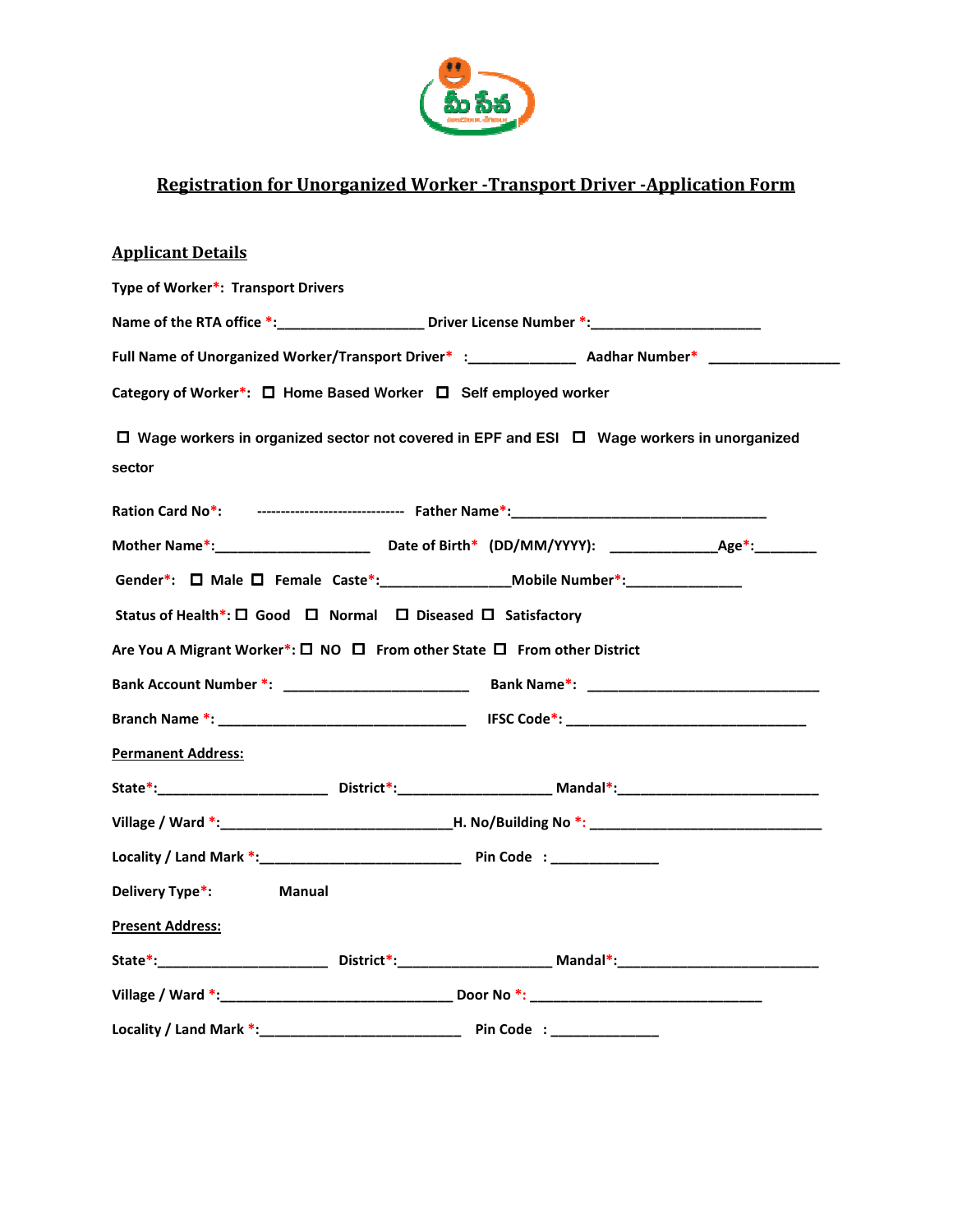

Family Member Details (Including self/dependents):-

| 1.S.NO | 2.Name of<br>the Family<br>Member* | $3. \text{Age}^*$ | 4.Gender* | 5.Relationship<br>to<br>unorganized* | 6.Aadhar<br>Number(UID)<br>$\ast$ | 7.Average<br>Income(Annual) | 8.Main<br><b>Occupation</b> |
|--------|------------------------------------|-------------------|-----------|--------------------------------------|-----------------------------------|-----------------------------|-----------------------------|
|        |                                    |                   |           |                                      |                                   |                             |                             |
|        |                                    |                   |           |                                      |                                   |                             |                             |
|        |                                    |                   |           |                                      |                                   |                             |                             |

| 9.<br>Category      | 10. Highest<br><b>Education</b> | 11.Skill<br><b>Training</b><br>Required | 12.Is<br><b>Nominee</b><br>Yes/no* | 13.Bank<br>Name <sup>*</sup>               | 14.Account<br>$No*$ | 15.Branch<br>name*                  | <b>16.IFSC</b><br>$Code*$ | 17. Percentage<br>Share * |
|---------------------|---------------------------------|-----------------------------------------|------------------------------------|--------------------------------------------|---------------------|-------------------------------------|---------------------------|---------------------------|
| of Worker<br>$\ast$ | Qualifications                  |                                         |                                    | Optional fields if member is not a Nominee |                     |                                     |                           |                           |
|                     |                                 |                                         |                                    |                                            |                     |                                     |                           |                           |
|                     |                                 |                                         |                                    |                                            |                     |                                     |                           |                           |
|                     |                                 |                                         |                                    |                                            |                     |                                     |                           |                           |
|                     |                                 |                                         |                                    |                                            |                     |                                     |                           |                           |
|                     |                                 |                                         |                                    |                                            |                     |                                     |                           |                           |
|                     |                                 |                                         |                                    |                                            |                     |                                     |                           |                           |
|                     |                                 |                                         |                                    |                                            |                     |                                     |                           |                           |
|                     | 18. Whether a Member            | 19. If yes Name of the scheme           |                                    |                                            |                     | 20. Registration No. / Sanction No. |                           |                           |

| 18. Whether a Member<br>of Other Schemes<br>Yes/no | 19. If yes Name of the scheme | 20. Registration No. / Sanction No. |
|----------------------------------------------------|-------------------------------|-------------------------------------|
|                                                    |                               |                                     |
|                                                    |                               |                                     |
|                                                    |                               |                                     |
|                                                    |                               |                                     |
|                                                    |                               |                                     |
|                                                    |                               |                                     |